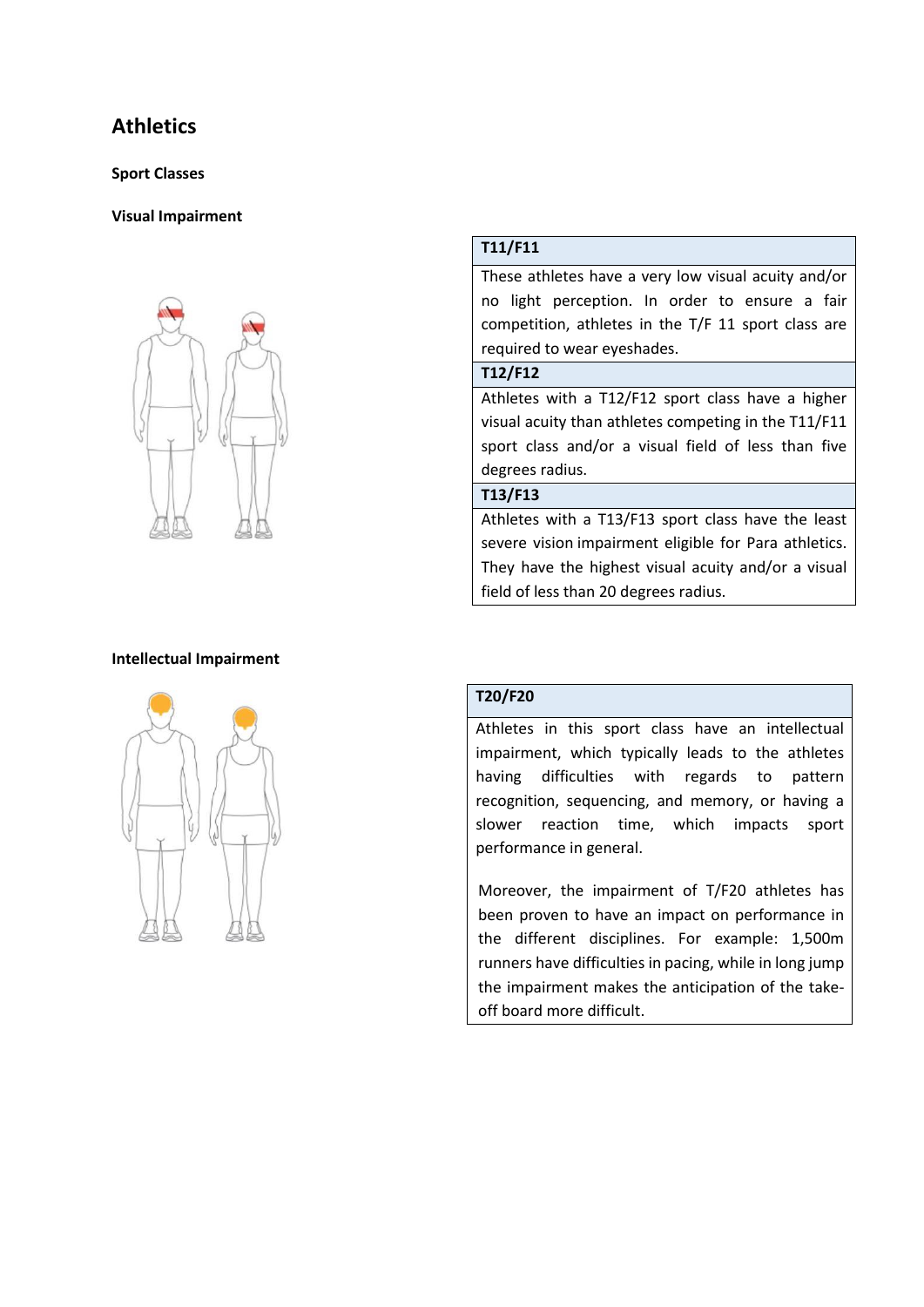#### **Ataxia, Athetosis and Hypertonia**



# **Sitting classes: F31, T/F32 to T/F34 Standing classes: T/F35 to T/F38**

The 30s sport classes are allocated to athletes with athetosis, ataxia and/or hypertonia – often conditions associated with cerebral palsy or traumatic brain injury. The impairments typically affect the ability to control legs, trunk, arms and/or hand function. The lower the sport class number is, the more significant is the activity limitation.

Athletes in the **sport classes T/F31-34** compete in a seated position, e.g. in wheelchair racing or using a throwing chair. By contrast, athletes in the **sport classes T/F35-38** have better function in their legs and better trunk control. Therefore, compete standing, e.g. in running events, long jump or throwing events.

#### **Short Stature**



## **T/F40 - T/F41**

Athletes with short stature compete in the sport classes T/F40-41. There are two classes depending on the body height of the athlete and the proportionality of the upper limbs, with athletes in sport class T/F41 being taller than athletes in sport class T/F 40.